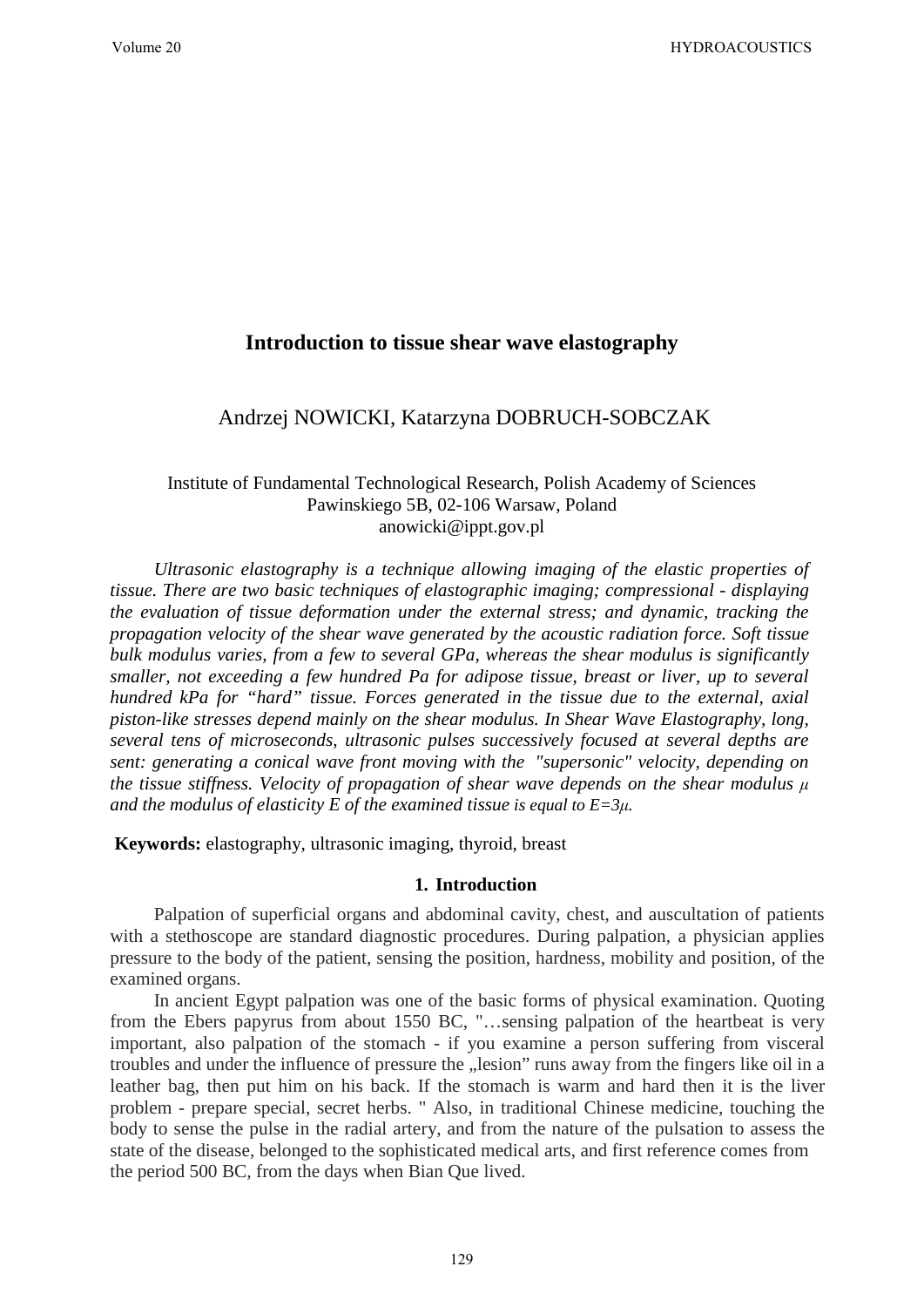Between 2009 and 2010, 22% of the 38 million imaging procedures in the National Health Service in England were performed using ultrasonography; this accounted for nearly 30% more procedures than computer tomography, magnetic resonance and nuclear medicine combined [9]. The differences between imaging techniques result mainly from the physical mechanism that produces image contrast. In Rtg the contrast depends mainly on the differences in the atomic number of the imaging material, the RMI on the proton distribution, and the differences in their relaxation times. Ultrasound contrast depends on the variations in acoustic impedance of organs – product of density and longitudinal velocity - the latter depends on the elastic modulus.

Tissue deformation is only a certain approximation of the stiffness of the tissue that the physician feels during palpation: small tissue deformation corresponds to high stiffness and vice versa. For organs with simple geometry, if we know the stress and strain then their ratio is the modulus of elasticity. The elasticity of the material describes its ability to return to the initial shape, after the material has been deformed by external stress. For a homogeneous isotropic solid, the stress/strain ratio is a constant, and is called the modulus of elasticity, or Young's modulus *E.*

Liquids resist the change in volume, and not in shape, and that is why they only have volume elasticity. Solids resist changes in shape and in volume, so they possess shear elasticity.

Biological tissues are almost incompressible, and their Poisson's ratio  $\gamma$  is in the range 0.490 - 0.499, which means that the tissues are almost incompressible (for an incompressible liquid Poisson's ratio  $\gamma = 0.5$ ).

Bulk modulus *B* describes the change in the material's volume under external stress, and is equal to

$$
B = \frac{E}{3(1-2\gamma)}\tag{1}
$$

Bulk modulus *B* of most soft tissues differs not more than 15% from the B modulus for water. The high water content in biological tissues means that it is easy to change their shape after compression, but the volume is preserved.

The shear modulus μ changes over a large range, several orders of magnitude. Thus, shear and Young's moduli that have the widest range of dynamics are the most appropriate parameters for assessing tissue stiffness and are the closest to what is felt in palpation.

Modulus of elasticity and shear modulus of tissue are linked by a simple scale ratio that equals 3,  $E=3\mu$ . Tissue deformation is only a certain approximation of the tissue stiffness, that a doctor feels during palpation: small tissue deformation corresponds to high stiffness and vice versa. Thus, in practice, the deformation brings important information about the state of the tissue. For organs with simple geometry, if we know the strain and deformation, their ratio is the modulus of elasticity.

Because tissue is, in the general case, a solid matrix immersed in liquid, its properties lie between the two materials. The shear modulus μ is so small that the axial stress induces a very large change in lateral dimensions of the material, and hence its "structure". As a result, the ultrasonic echoes returning from inside of the material before, and after, the compression are different.

In the temperature range of  $20^{\circ}\text{C}$  -  $40^{\circ}\text{C}$  the compressibility factor varies from about  $4.6 \cdot 10^{10}$ Pa<sup>-1</sup> to  $4.1 \cdot 10^{10}$ Pa<sup>-1</sup> [10].

The μ ratio to the solids modulus does not exceed several tenths, for most materials from 0.2 to 0.4. For liquid this ratio is equal to zero. Liquids are incompressible and Poisson's constant is 0.5. Poisson's coefficients in tissue tissues range from about 0.49 to 0.499.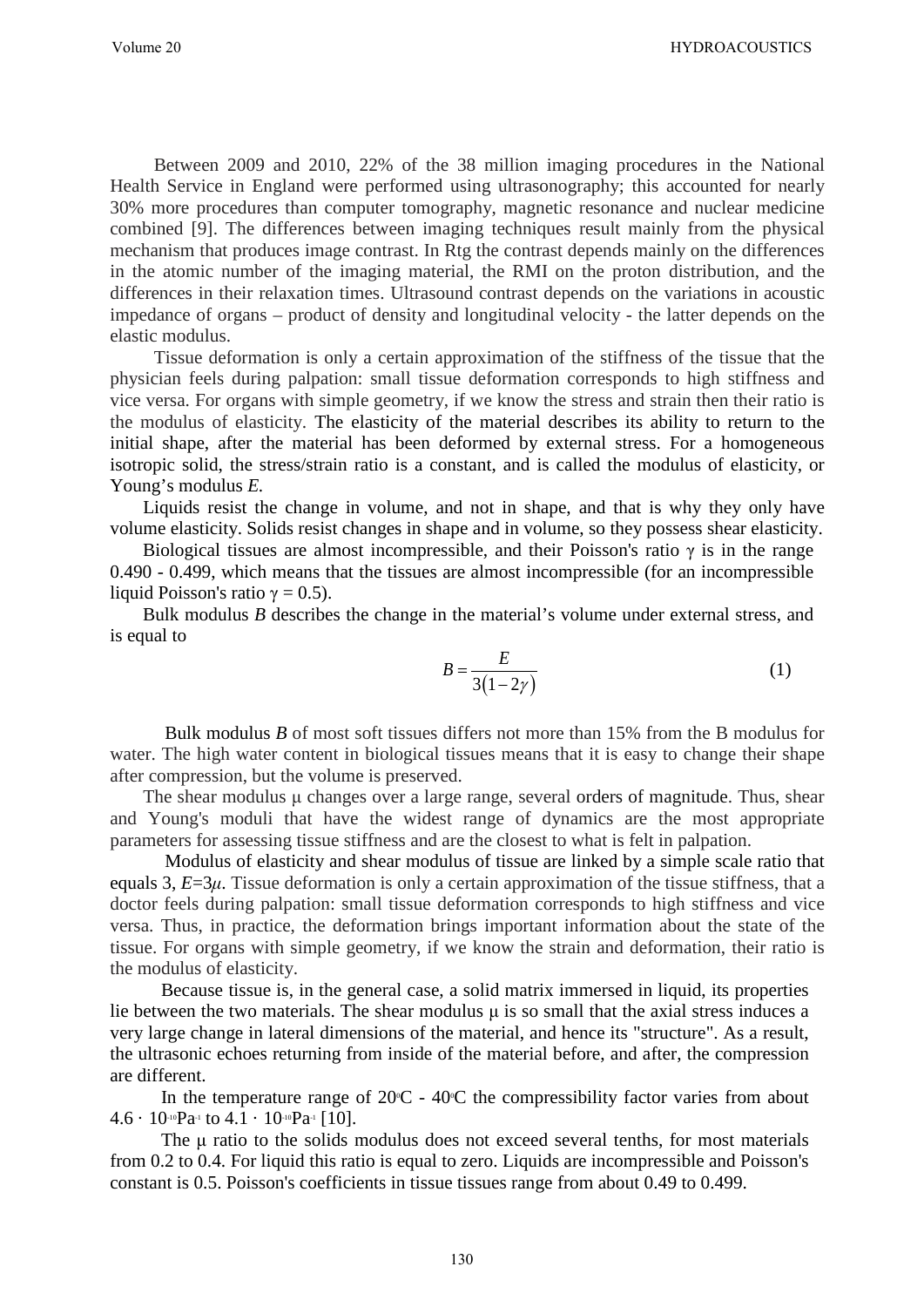Sarvazyan [7] has shown that the forces produced in the tissue under axial compression of the piston depend mainly on the shear modulus. For a piston with radius r and displacement *Δl*, this force is

$$
F = \frac{8\mu r \Delta l}{1 + \frac{\mu}{B}}
$$
 (2)

Because  $\mu \ll B$ , then the second component in the denominator disappears, and the relationship between the displacement of the piston and the force depends on the shear module. This means that palpation and elastography do not depend on the compressibility modulus.

#### **2. Acoustic radiation force**

The propagation of the pressure wave is accompanied by two phenomena - radiation pressure and mass flow, called streaming, [5, 6]. Both of these phenomena will be discussed using Euler's power equation and the principle of conservation of mass. For both equations we insert the acceleration of the particle, taking into account its local derivative and convective  $\partial v$  ∂

derivative  $\frac{\partial v}{\partial x} + v \cdot \frac{\partial v}{\partial y}$ *t x*  $\frac{\partial u}{\partial t} + v \cdot \frac{\partial v}{\partial x}$ . For plane wave propagating towards *x* direction

$$
\frac{\partial p}{\partial x} + \rho \frac{\partial v}{\partial t} + \rho v \frac{\partial v}{\partial x} = 0
$$
\n(3)

and

$$
\frac{\partial \rho}{\partial t} + \rho \frac{\partial v}{\partial x} + v \frac{\partial \rho}{\partial x} = 0
$$
\n(4)

where  $\rho$  is density and  $\nu$  is particle velocity.

After multiplying (4) by particle velocity  $v$  and adding to (3) we obtain

$$
\frac{\partial \mathbf{p}}{\partial \mathbf{x}} + \frac{\partial (\rho \mathbf{v})}{\partial t} + \frac{\partial (\rho \mathbf{v}^2)}{\partial \mathbf{x}} = 0
$$
 (5)

Integration of (5) with x leads to

$$
p = -\rho v^2 - \int \frac{\partial (\rho v)}{\partial t} \partial x \tag{6}
$$

Time averaged of the expression under the integral disappears, and in the plane wave only the DC component  $\left\langle -\rho v^2 \right\rangle = -\frac{1}{2} \rho v^2$  called radiation pressure  $\Pi$  is left.

$$
\Pi = -\frac{1}{2}\rho v^2 \tag{7}
$$

The intensity *I* of the wave in the medium is equal to the amount of energy *E* in the cuboid with a unitary base and the height *c* (sound speed in the medium).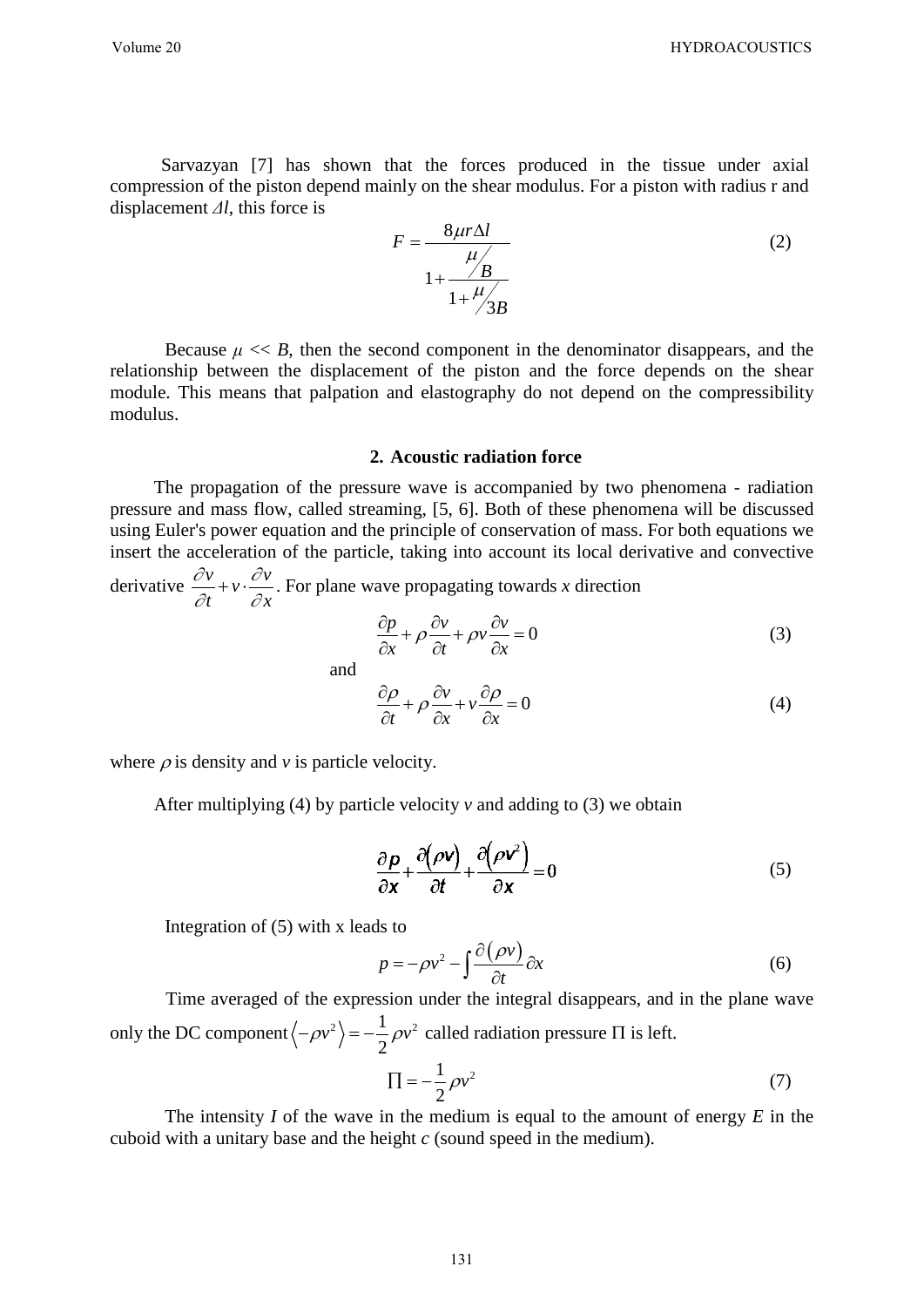$$
I = E \cdot c = \frac{1}{2} \rho c v^2 \tag{8}
$$

By comparing (7) and (8) we obtain the relation between radiation pressure and intensity

$$
\Pi = \frac{I}{c} = E \tag{9}
$$

The radiation pressure has a component in the direction of the wave propagation, and in contrast to the scalar hydrostatic pressure field, it is a tensor. The acoustic radiation force *F* is due to the absorption phenomenon - it acts in the direction of radiation and is equal to the product of radiation pressure and damping

For total absorption we have

$$
F = \frac{2\alpha l}{c} \tag{10}
$$

where  $\alpha$  is the absorption coefficient.

The spatial distribution of the radiation force field is, thus, determined by both the transmitted acoustic parameters and the tissue properties. When radiation force is applied to a given spatial volume for a short duration, transient shear waves are generated that propagate away from the initial region of excitation, [7]. Radiation power at full absorption is about  $7 \cdot 10^{-4}$  N·W<sup>-1</sup>. For total absorption of waves of 1 W power propagating in tissue, the radiation force  $F$  is equal to approximately  $0.7$  mN - a force close to the force of gravity acting on a mass of 70 mg.

The deformation field  $\varepsilon$  (*x, r, θ*) resulting from the acoustic radiation force is determined from the analytical solution for point load in elastic medium [4, 8].

$$
\varepsilon_{x} = \frac{-\left(Fx(1+\gamma)(4x^{2}(-1+\gamma)+r^{2}(-1+4\gamma))\right)}{8E\pi(r^{2}+x^{2})^{5/2}(-1+\gamma)}
$$
\n
$$
\varepsilon_{r} = \frac{-\left(Fx(-2r^{2}+x^{2})(1+\gamma)\right)}{8E\pi(r^{2}+x^{2})^{5/2}(-1+\gamma)}
$$
\n
$$
\varepsilon_{\theta} = \frac{-\left(Fx(1+\gamma)\right)}{8E\pi(r^{2}+x^{2})^{5/2}(-1+\gamma)}
$$
\n(11)

where  $F$  is the amplitude of the radiation force,  $r$  - radial distance from the center of the applied force, *x*-distance along the radiation axis, *E*-Young modulus and  $\gamma$  is Poisson's constant.

The displacement  $u_x$  of the material is obtained after integration of the strain  $\varepsilon_x$  by the variable *x*,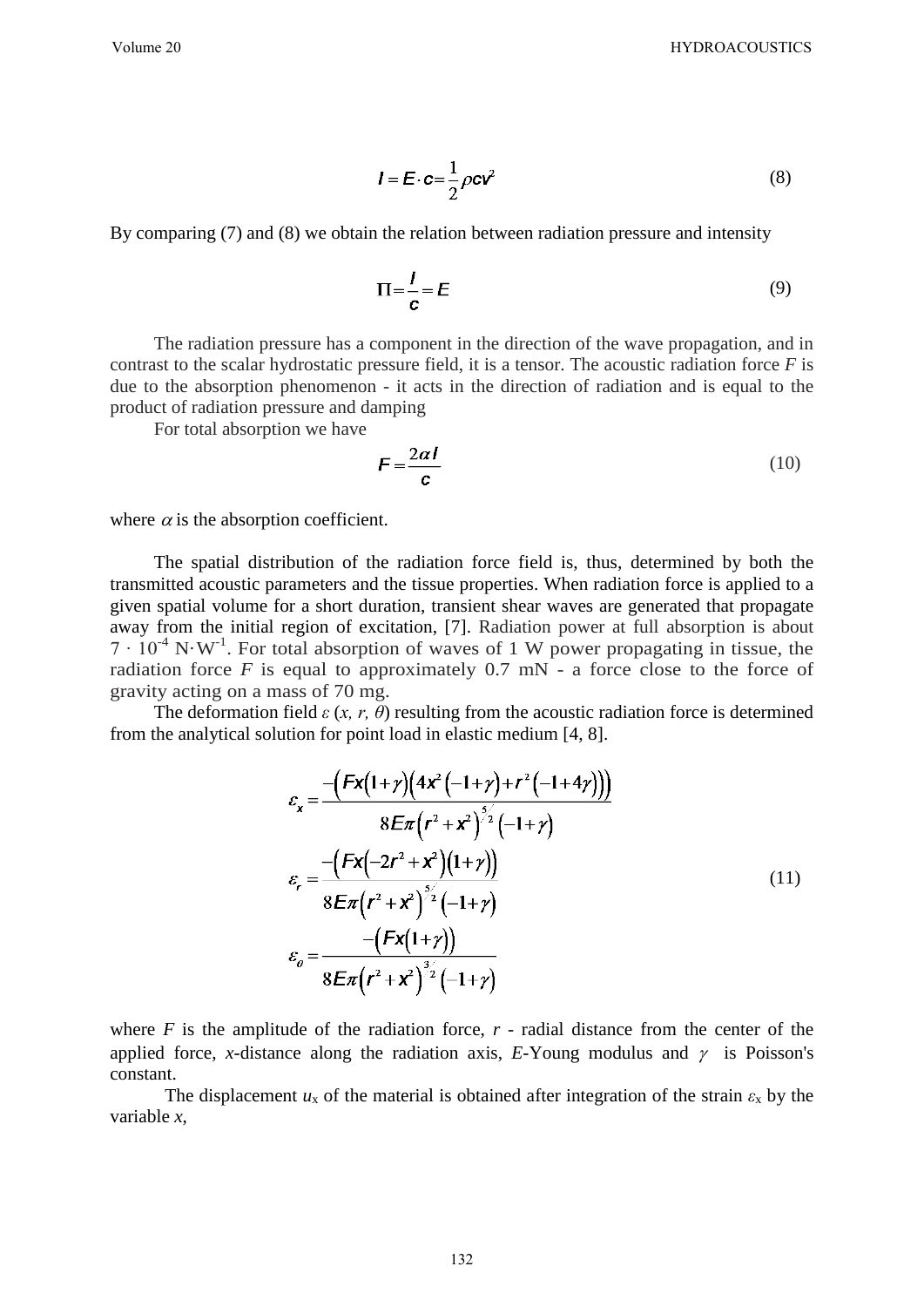$$
u_x = \frac{F(1+y)(4x^2(-1+y)+r^2(-3+4y)))}{8Ex(r^2+x^2)^{\frac{3}{2}}(-1+y)}
$$
(12)  
  
\ndis  
\nthe  
\nthe  
\nth  
\n
$$
\lim_{\substack{0 \text{at } n \to 0}} \frac{e}{(1+y)(1+y)} = 0
$$
  
\n
$$
\lim_{\substack{0 \to 4 \to -0.3 \text{at } n \to 0.2 \text{at } n \to 0}} \frac{e}{(1+y)(1+y)} = 0
$$
  
\ndistance from the axis [mm]

Fig.1. Axial displacement under the influence of acoustic radiation force,  $F=1.7\cdot 10^{-5}$  N,  $E=3\cdot 10^{3}$  Pa  $\gamma=0.495$ .

The speed of propagation of the mechanical wave in a solid body is

$$
c_i = \left(\frac{B}{\rho}\right)^{\frac{1}{2}}
$$
\n(13)

$$
c_s = \left(\frac{\mu}{\rho}\right)^{\frac{1}{2}}\tag{14}
$$

The speed of longitudinal waves cl varies from 1410 m/s in fat, to about 1630 m/s in muscles, the density  $\rho$  varies from 916 kg/m<sup>3</sup> to 1060 kg/m<sup>3</sup>, respectively. By substituting these values for the pattern for the modulus *B*, it changes from 1800 MPa for adipose tissue, to about 2800 MPa in the muscle. The transverse wave velocity  $c_s$  in the tissues is several hundred times lower than the longitudinal wave velocity, and hence the shear modules  $\mu$  for different tissues are several orders of magnitude smaller than the corresponding elastic modulus *B*.

#### **3. Shear wave Elastography**

There are two major kind of dynamic Elastography modalities: ARFI Imaging Acoustic Radiation Force Imaging (ARFI) and Shear Wave Elastography (SWE).

In the ARFI (Acoustic Radiation Force Imaging) method, the push pulse deforms the tissue, Fig.2. The size of the deformation is monitored by correlating the successive ultrasonic echoes from the recorded ultrasound images. Both sizes, tissue deformation (spatial displacement derivative) and displacement are inversely proportional to tissue stiffness.

In SWE the transverse wave is produced by strongly focused ultrasound (Acoustic Radiation Force). The speed of the shear wave propagation depends on the stiffness of the tissue. Bercoff et al [1, 2] have described and constructed an ultrasound designed to detect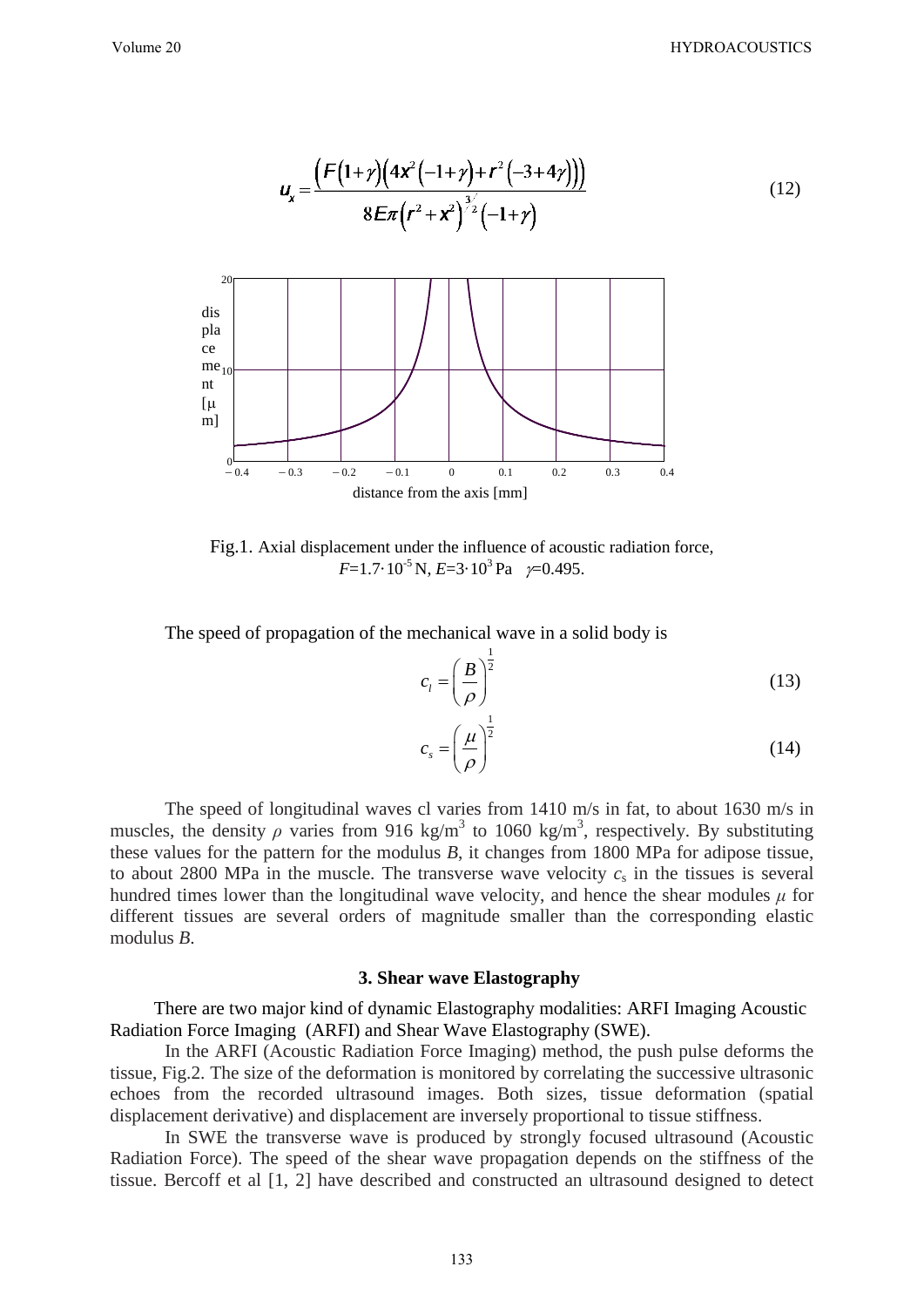shear wave propagation phenomena in tissues. By computer modeling, the authors have shown that the radiation-induced shear wave depends on the visco-elastic properties of the tissue.

Shear waves dissipate in tissues much slower, from 1m/s to 10m/s, compared to the velocity of longitudinal waves. Shear waves dissipate well in the elastic media, not in the water, which is rapidly attenuated. Their propagation distance does not exceed a dozen or so millimeters.



Fig. 2. The radiation force induced by the long push impulse moves the tissue and produces a spherical shear wave.

If the shear wave propagates at 2 m/s, after 10 ms the wave front will move 2 cm. At a resolution of 0.5 mm, the area of transverse dimension 2 cm must be displayed at least 40 times, which translates to 4000 images per second (FR  $=$  4000). In standard ultrasonography FR does not exceed several dozen. Significantly higher imaging rates require the use of new techniques based on synthetic apertures, and especially reconstruction of plane wave images.

In the SuperSonic Aixplorer the push pulses are produced by highly focused ultrasound, and then the shear wave velocity is determined from a 2D image reconstructed with a very large FR. Push pulses are generated by a strongly focused wave in the form of long pulses (several microseconds) with a central frequency of 4 MHz. The sequence of several more pulses is sent by the linear head. Each successive push pulse is focused a little deeper - the speed of the foci is at least a few meters per second greater than the shear wave velocity. In each outbreak a local radiation force is generated, moving the tissue from a few to several micrometers. The local, longitudinal displacement of the tissue produces a shear wave extending perpendicular to the direction in which the subsequent push pulses are produced, Fig. 3. The wave front of the shear waves resembles a Mach cone moving at supersonic speed. So push pulses are moving in the area of a few centimeters (4-6 cm) in about 6 to 8 milliseconds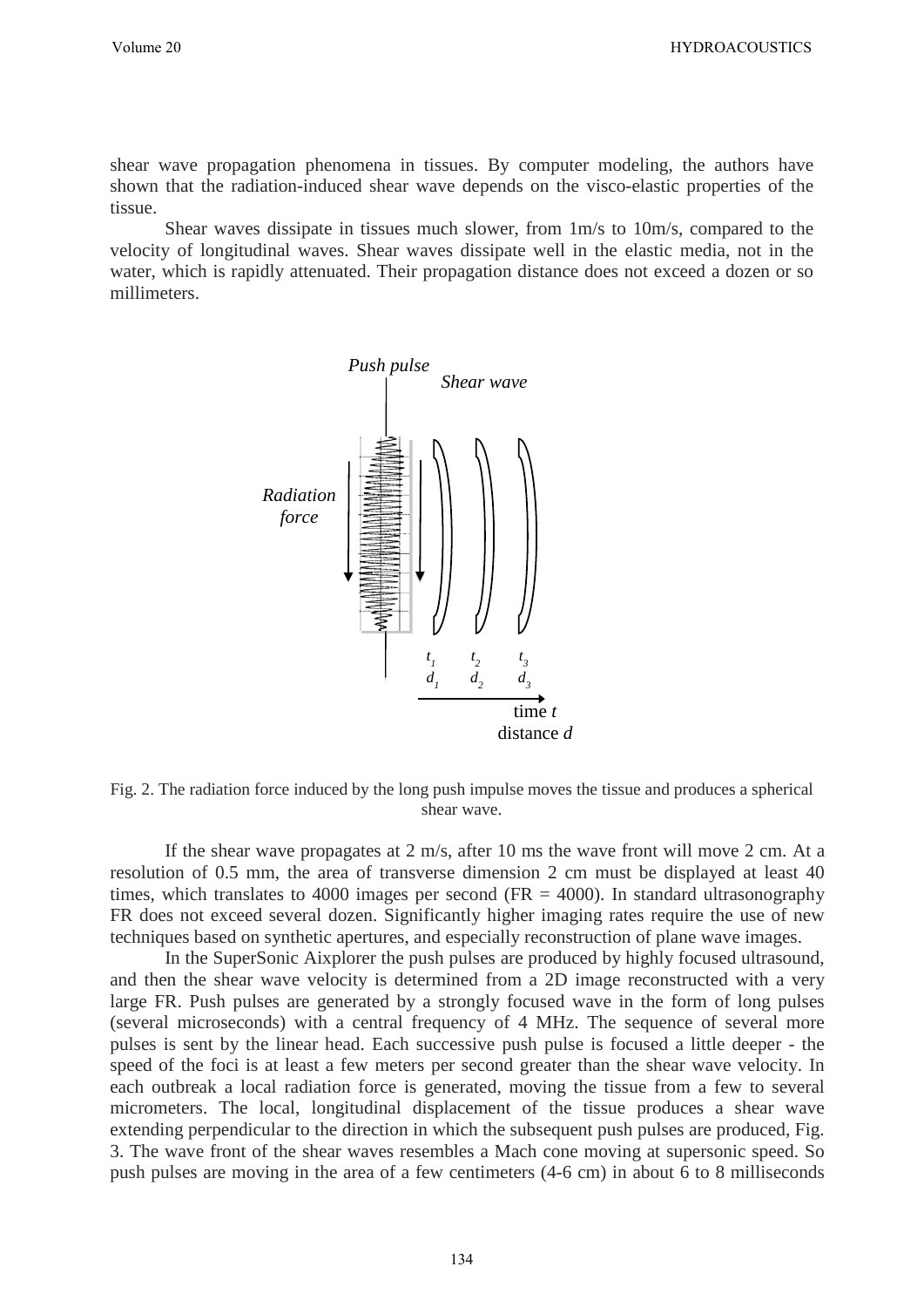(repetition rate is about 500 HZ - the speed of the wave source is moving at a speed of 6-7 m/s, hence the name SuperSonic, followed by the sequence of recording e.g. 50 ultrasound images with FR $>$  5000 and the process is repeated.



Fig. 3. Shear wave induced by acoustic radiation force in successive push pulse positions. The slope of the shear wave front is proportional to the wave velocity depending on the stiffness of the medium.

The shear wave velocity is determined by the correlation of consecutive images. Once the velocity is determined, the shear modulus is determined, and then Young's modulus is determined. The shear wave velocity in tissues is about a few meters per second, and assuming a purely elastic medium between the shear module and the speed we have a dependency

$$
\mu = \rho c_s^2 \tag{15}
$$

The assumption is also valid for the visco-elastic model if the dispersion introduced by the viscosity is small and can be neglected.

Figures 4, 5 and 6 show examples of breast and thyroid elastography image registration.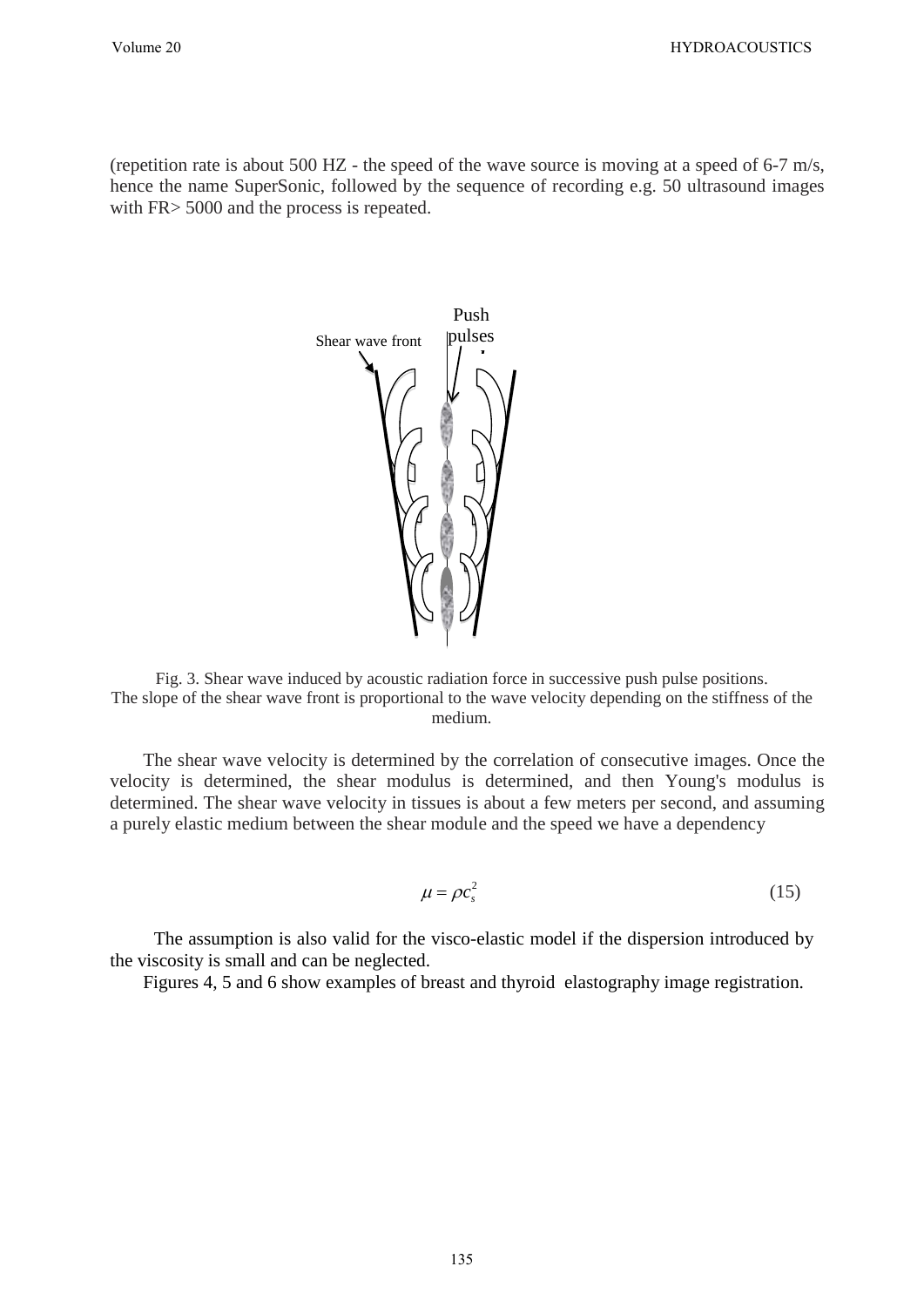

Fig. 4. BIRADS category 4 lesion confirmed by postoperative histopathological verifications as carcinoma tubulare (G2) in dynamic elastography. In the B-mode examination the lesion appears as hypoechoic with indistinct margins, irregular shape and not parallel orientation. Around the lesion a hyperechoic ring is visible. In the elastogram, the surrounding tissue around the lesion is red-coded, E max=300kPa, which is typical for cancer with desmoplastic reaction in the parenchyma.



Fig. 5. A solid hypoechogenic lesion with microcalcifcation and indistinct margins, postoperatively classified as medullary carcinoma, is visible in the central part of the left thyroid lobe in the longitudinal section. Elastogram is heterogeneous, with visible hard (in red color) places. SWE elasticity image (the top image) shows three regions of interest  $(ROIs):$ , +" refers to the area comprising the largest portion of lesion, "x" refers to a 2-milimeter area from the stiffest part of lesion, ,,λ" refers to an area of the surrounding tissues with normal thyroid parenchyma. The maximum E value is 98.4 kPa in the 2mm ROI of the stiffest part of the lesion (coded in red – tissues with Young's modulus  $E > 80$  kPa), and 35.8 kPa in the surrounding tissues.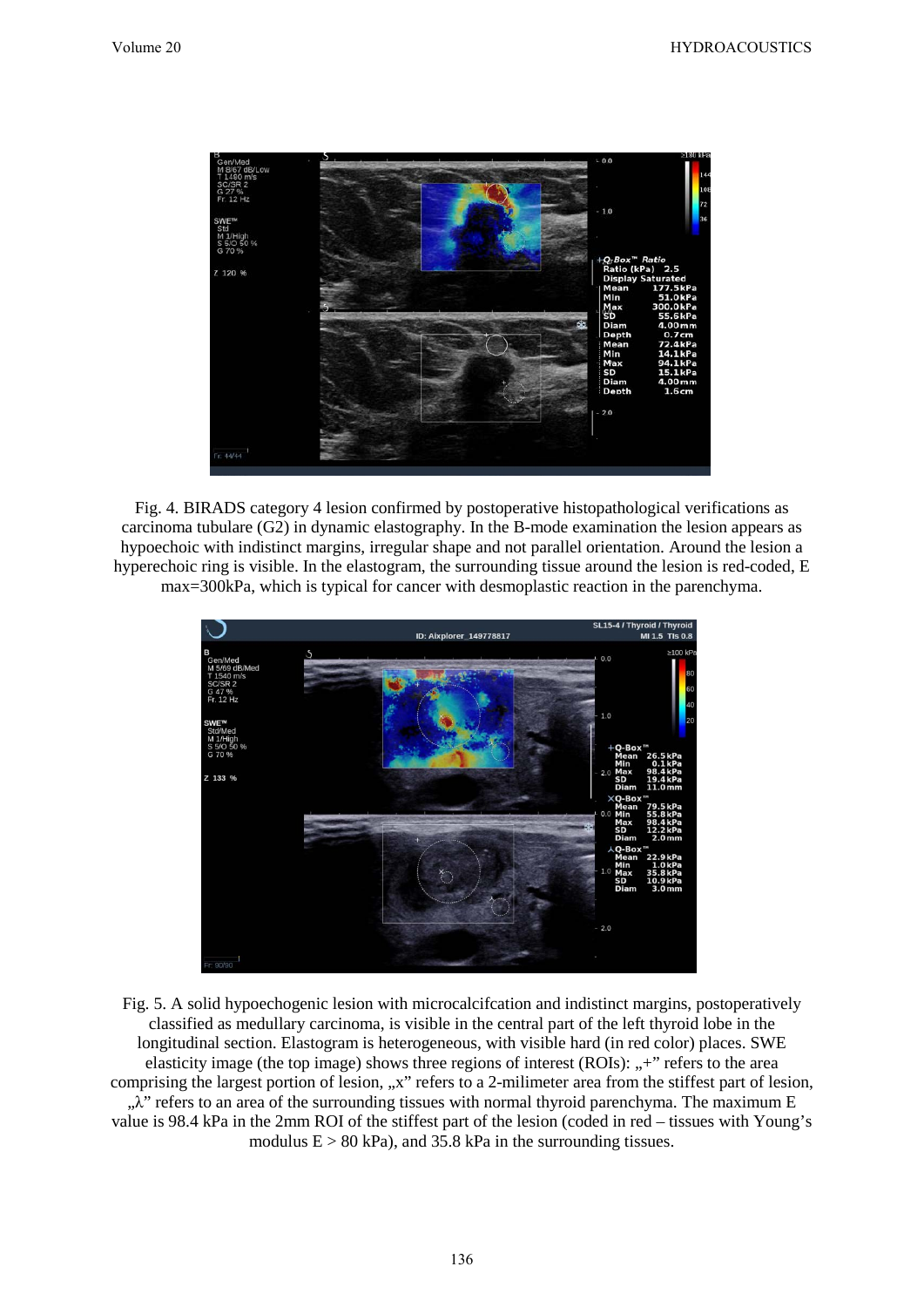

Fig. 6. BIRADS category 4 lesion confirmed by postoperative histopathological verifications as carcinoma tubulare (G2) in dynamic elastography. In the B-mode examination the lesion appears as hypoechoic with indistinct margins, irregular shape and not parallel orientation. Around the lesion a hyperechoic ring is visible. In the elastogram, the surrounding tissue around the lesion is red-coded, Emax=300kPa, which is typical for cancer with desmoplastic reaction in the parenchyma.

There are significant differences in the literature between the data in experiments with large deformations. Perhaps they are derived from the computational convention used - the Lagrange model (deformed with respect to the initial length) and Euler (deformed relative to the deformed length). For small deformations differences are not significant.

It is assumed that Young's modulus is about 10 kPa for parenchymal tissue, about 20 kPa for muscles and 50 kPa for the connective tissue. For the rubber, which intuitively appears to be similar to a tissue, the Young's modulus ranges between 900 and 3000 kPa. In the breast, the elasticity modulus is close to 2000 MPa for various types of tissue, while the shear modulus ranges from 20 kPa for adipose tissue to 100 kPa for cancer, [3].

#### **Discussion**

The advent of shear wave elastography, based on tissue displacement under the influence of remotely generated acoustic radiation force is an important part of modern ultrasonography, adding to the quantitative data on local stiffness of tissue lesions.

However, the assumptions of linear, isotropic behavior of tissues and their incompressibility and homogeneity are far from the reality. Various effects of refraction and reflection are neglected in standard ultrasound; however, they substantially alter the image of shear wave propagation. While the differences in longitudinal waves velocities do not exceed 10%, the shear wave velocity can vary in soft tissue up to a factor of ten times, from 1 m / s to 10 m/s. This results in significant reflection and refraction effects due to different acoustic impedances for the shear waves.

In general, the mechanical response of the tissue to the external force depends on the elastic and viscous properties of the tissue, well described by the Kelvin-Voigt model. Elastic materials obey Hook's law, and between the stress  $\sigma$  and the deformation  $\varepsilon$  we have a general relation  $\sigma = E \varepsilon$ . In viscous materials the stress is proportional to the rate of displacement and